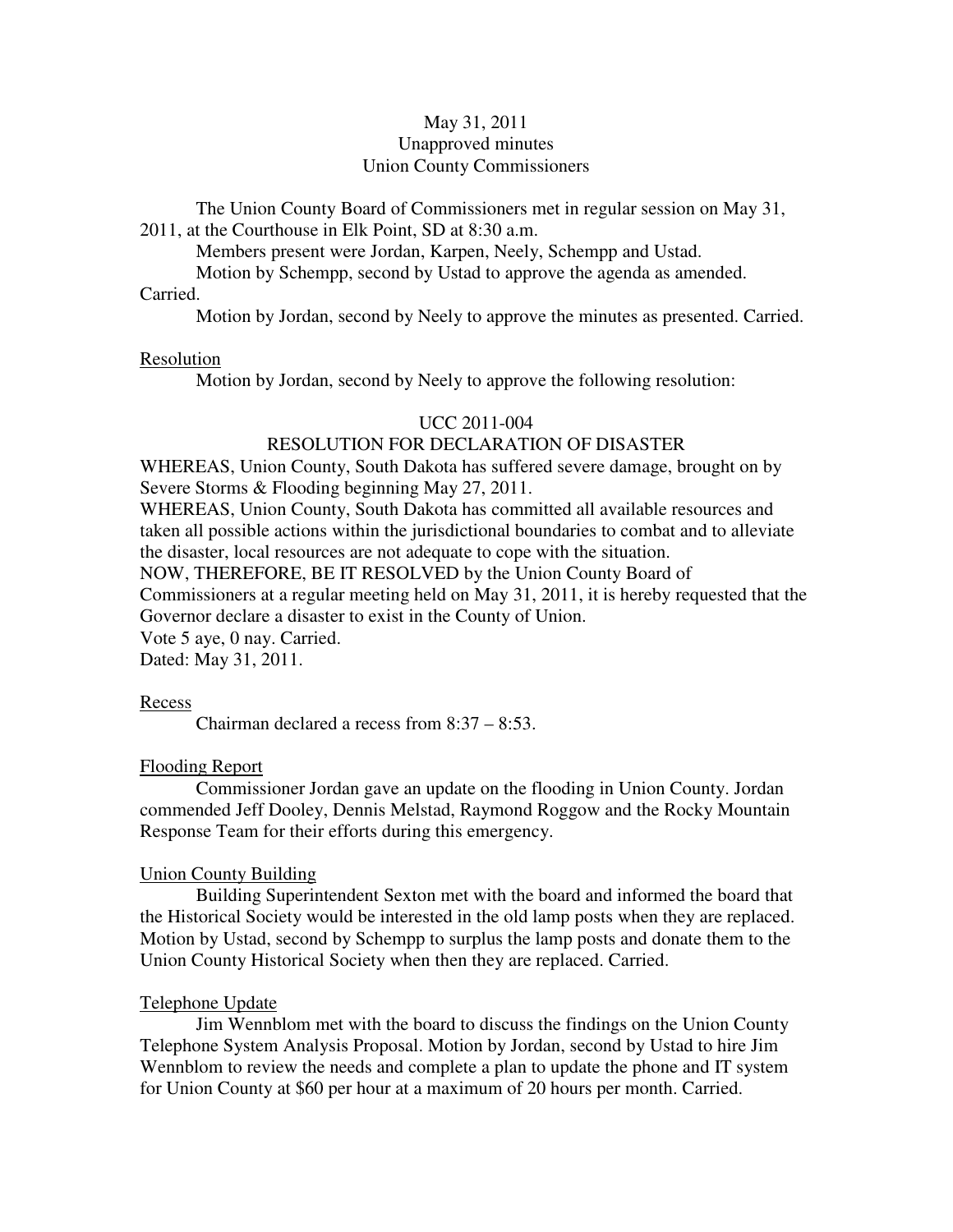## 2012 Salaries

 Treasurer Hertel met with the board on behalf of the department heads to discuss the 2012 budget request for salaries. Hertel explained that the departments will request 4% and ask the board to determine part of that percentage for discretionary salary.

### Fuel quote

 Motion by Ustad, second by Neely to approve the fuel quote of 7200 gallons of #2 Diesel submitted by Turkey Ridge Oil at 3.138. Carried. Quote also submitted by SE Farmers Elevator Coop at 3.1759.

### Personnel

 Motion by Neely, second by Schempp to accept resignation of James Prouty as weed supervisor effective May 20, 2011. Carried.

 Motion by Schempp, second by Ustad to hire James Prouty as part-time sheriff deputy at \$14.38 effective May 25, 2011. Carried.

 Motion by Ustad, second by Schempp to approve the hiring of Randall Moeller as Weed Supervisor at \$15.00 effective May 24, 2011 and Rachel Bonine as summer 4-H assistant @9.50 per hour effective May 27, 2011. Carried.

# Malt Beverage License Renewals

 Motion by Jordan, second by Schempp to accept and approve the following applications for renewal for the 2011/2012 year: Dakota Dunes Country Club dba Dakota Dunes Country Club-Retail (on-off sale); Two Rivers Inc (on off-sale); H & H Enterprises Inc. dba Coffee Cup Fuel Stop #6-Retail (on-off sale Malt Bev and Retail on –off sale Wine); Alcester Community Golf Club Inc. dba Alcester Community Golf Club-Retail (on-off sale); Dunes General Store, LLC dba the Dunes General Store (on-off sale); Brown Properties dba Alcester Steakhouse (package malt beverage off-sale); Diane & John Otten, Jr. dba Spink Café-Retail(on-off sale); DJ's Express, LLC, dba DJ's Express-Retail(on-off sale malt beverage & SD Farm Wine); Thomas R. Reed dba Raceway Park, Inc.( on-off sale); Robert Nyreen dba B & D Growlers (on-off sale). Motion carried.

### Conflict Attorney

 States Attorney Miller met with the board and discussed the need for hiring an attorney to handle conflicts. Motion by Jordan, second by Neely to allow the States Attorney to hire a conflict attorney as an independent contractor when it becomes necessary. Carried.

### States Attorney

 SA Miller introduced Cassie Bennett as a student that will be working in the State's attorney's office this summer. Motion by Jordan, second by Schempp to approve the travel for SA Miller and Deputy SA Tracy to Sioux Falls for a tour of VOA with the judge and probation officers. Carried.

### Redistricting

Further discussion took place on redistricting.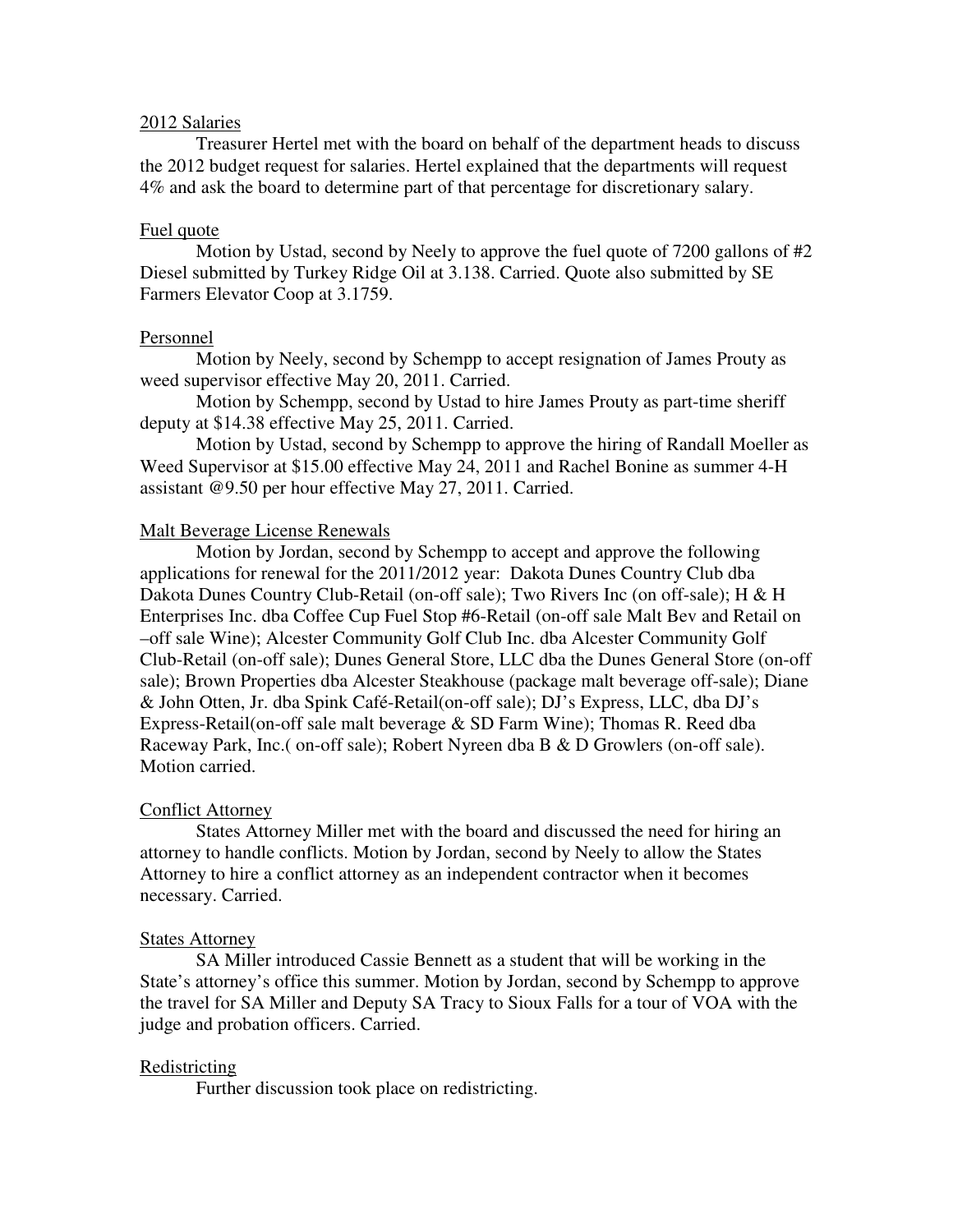# Recess

Chairman declared a recess at 10:35 to 10:47.

## Sheriff

 Sheriff Limoges met with the board and updated them on the emergency situation at the Dakota Dunes.

### **Ordinance**

The board had the  $1<sup>st</sup>$  reading of Union County South Dakota Ordinance #UCC2011-002 entitled "Dakota Dunes CID Curfew".

# Concerns

 The board discussed and decided to ask county departments to eliminate all discretionary purchasing due to the flooding.

 Motion by Schempp, second by Jordan to postpone Union County hosting the district meeting which was to be held June 8, 2011 until further notice.

# Highway

 Motion by Jordan, second by Schempp to exchange federal fund sub allocation for this year for the state highway funds. Motion carried.

### Claims

 Motion by Jordan, second by Ustad to approve the following claims. Carried. The following claims have been audited, approved and warrants drawn on the same: Bi-Weekly payroll for 06-03-11: Auditor \$128.63;Treasurer \$291.38; State's Attorney \$1,597.30; Public Building \$598.00; Assessors \$787.50; Register of Deeds \$686.56; Sheriff \$28,098.54; Nurse \$159.75; WIC \$213.00; Weed \$4,574.02; Highway \$22,143.67; Flood Control \$272.90. Courthouse payroll for the month of May, 2011: Commissioners \$5,000.00; Auditor \$8,296.63; Data Processing \$219.41; Treasurer \$12,292.40; State's Attorney \$11,657.24; Public Building \$3,933.87; Assessor \$9,969.58; Register of Deeds \$6,141.11; Veteran \$1,287.50; Sheriff \$4,491.56; Nurse \$878.13; Jail \$108.96; Extension \$2,883.46; Weed \$906.09; Planning & Zoning \$3,260.09; Highway \$8,782.75; EMA \$1,017.98. Am San (Supplies) \$251.64;AmericInn (Lodging) \$66.50;Bailey Construction (Maint/Sup) \$3,580.00;Bomgaars (Sup/Rep) \$165.25;Brian L Wells (Maint) \$1,862.86;Carol Klumper (Per Diem) \$46.00;Cartridge World (Supplies) \$59.96;Chemco Inc (Supplies) \$284.76;Crop Production Services (Supplies) \$1,339.00;Curt Winquist (Mileage) \$25.90;Dakota Dunes North Sioux C (Ads) \$313.49;Dakota Graphics (Supplies) \$27.50;Dale Neely (Mileage) \$55.50;Dawn Steckelberg (Per Diem) \$66.00;Dean Bosse (Mileage) \$29.60;Dept Of Revenue (1/2 Malt Bvg Lic) \$1,462.50; Dept Of Revenue Division O (Lic/Title) \$14.00;Dial-Net BTI (Maint) \$290.89;Donald Gray (Mileage) \$17.76;Donelda Golden (Per Diem) \$66.00;Doyle Karpen (Mileage) \$71.04;Fastenal Company (Supplies) \$9.21;Fimco Industries (Repairs) \$169.50;Frame Aligners Inc (Repairs) \$155.06;Gary's Tree Service Inc (Supplies) \$1,165.00;Gempler's (Supplies) \$479.60;Hickory Tech (Phone) \$122.70;Jacks Uniform & Equip (Supplies) \$202.75;Jensen Insurance Agency (Ins)